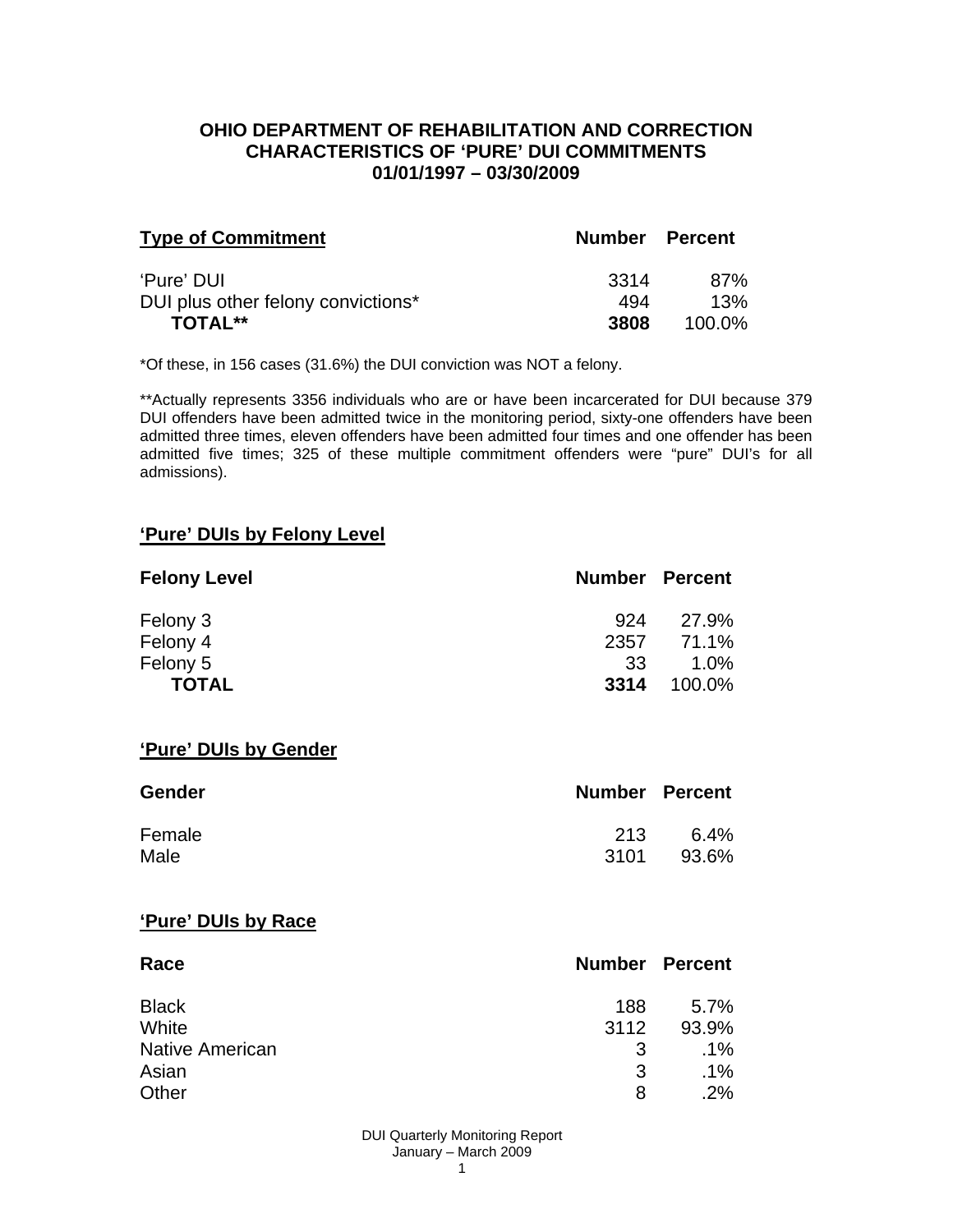## **'Pure' DUIs by Age at Commitment**

| <b>Age at Commitment</b> | <b>Number</b> | <b>Percent</b> |
|--------------------------|---------------|----------------|
| 25 and under             | 149           | 4.5%           |
| 26 to 30                 | 385           | 11.6%          |
| 31 to 35                 | 530           | 16.0%          |
| 36 to 40                 | 707           | 21.3%          |
| 41 to 45                 | 743           | 22.4%          |
| 46 to 50                 | 489           | 14.8%          |
| Over 50                  | 311           | 9.4%           |

|               | Range = $18$ to 77 | Median = $40$ |  |
|---------------|--------------------|---------------|--|
| Mean $= 39.6$ |                    | Mode $= 44$   |  |

# **'Pure' DUIs by Security Classification**

| <b>Security Level</b>                | <b>Number Percent</b> |         |
|--------------------------------------|-----------------------|---------|
| Level 1-A                            | 321                   | $9.7\%$ |
| Level 1-B                            | 2412                  | 72.8%   |
| Level 2                              | 408                   | 12.3%   |
| Level 3*                             | 172                   | 5.2%    |
| Level 4-B                            |                       | $.0\%$  |
| *Includes inmates still in reception |                       |         |

## **'Pure' DUIs by County of Commitment**

| <b>County of Commitment</b> | <b>Number</b> | <b>Percent</b> |
|-----------------------------|---------------|----------------|
| Cuyahoga                    | 305           | 9.2%           |
| Summit                      | 219           | 6.6%           |
| <b>Stark</b>                | 191           | 5.8%           |
| Hamilton                    | 185           | 5.6%           |
| <b>Butler</b>               | 166           | 5.0%           |
| Franklin                    | 137           | 4.1%           |
| Lorain                      | 135           | 4.1%           |
| Lake                        | 127           | 3.8%           |
| Clermont                    | 121           | 3.7%           |
| Warren                      | 91            | 2.7%           |
| Portage                     | 76            | 2.3%           |
| <b>All Other Counties</b>   | 1561          | 47.0%          |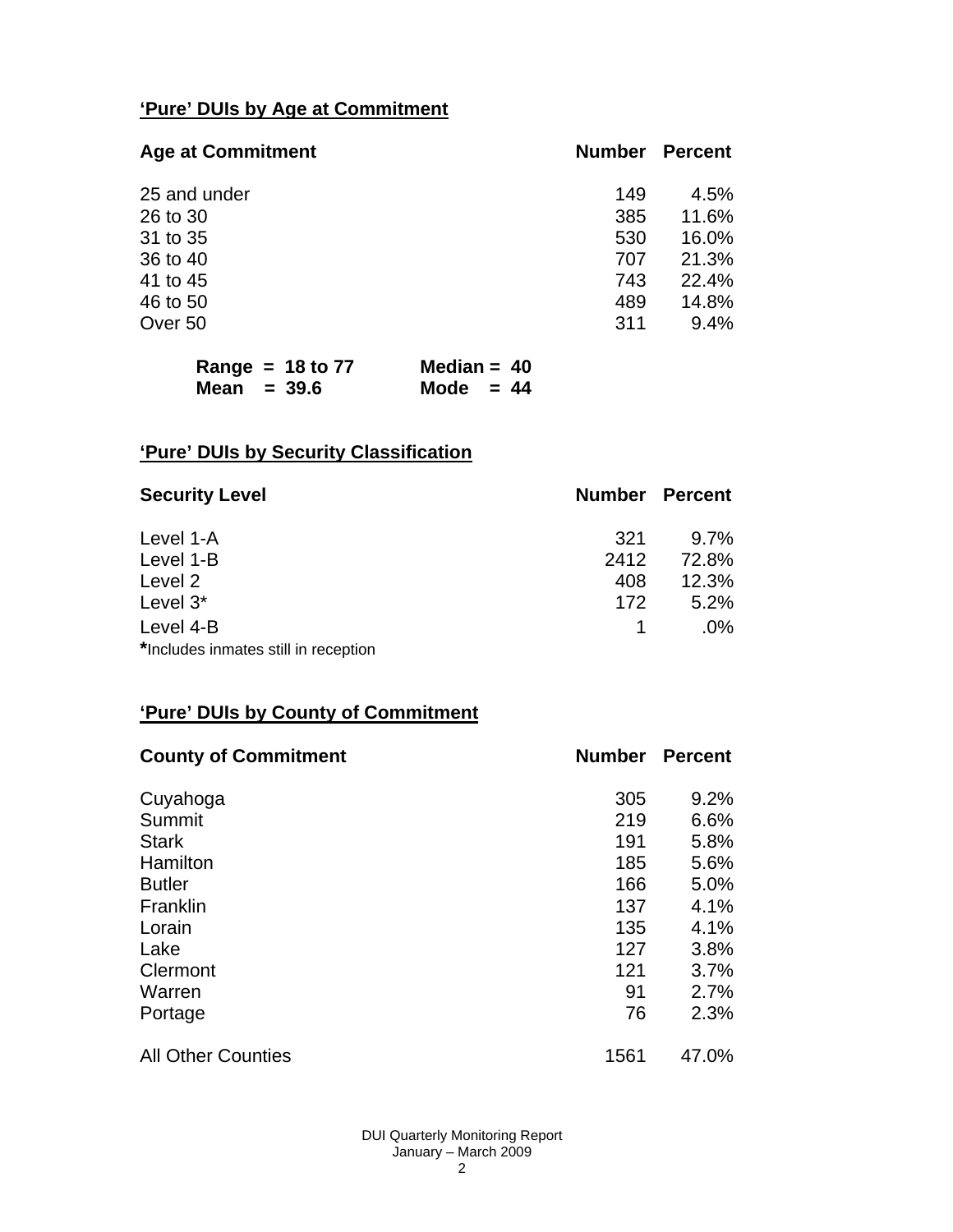## **'Pure' DUIs by Current Status**

| <b>Current Status</b>                  | <b>Number</b> | <b>Percent</b> |
|----------------------------------------|---------------|----------------|
| <b>Currently Incarcerated</b>          | 573           | 17.3%          |
| <b>Judicial Release</b>                | 555           | 16.7%          |
| <b>Released under PRC</b>              | 936           | 28.2%          |
| <b>Final Release</b>                   |               | $.0\%$         |
| <b>Regular Parole</b>                  | 11            | .3%            |
| Recommitted on a New Number            |               | .0%            |
| Released to Appeal Bond                | 9             | .3%            |
| <b>Furlough (Transitional Control)</b> | 148           | 4.5%           |
| <b>Vacated Sentence</b>                | 10            | .3%            |
| <b>Suspended Sentence</b>              | 1             | .0%            |
| <b>Court Order</b>                     | 11            | .3%            |
| Death of Inmate                        | 16            | .5%            |
| Released at Expiration of Prison Term* | 1042          | 31.4%          |

\*Released without post-release control; of the 2741 releases since January 2004, 1,042 were expiration of prison term (38%), compared with 936 inmates released onto PRC (34.1%).

# **'Pure' DUIs by Length of Sentence (in months)**

| <b>Length of Sentence</b>           | <b>Number</b> | <b>Percent</b> | <b>Cumulative %</b> |
|-------------------------------------|---------------|----------------|---------------------|
| Two Months (mandatory sentence)     | 83            | 2.5%           | 2.5%                |
| Three to Six Months                 | 363           | 11%            | 13.5%               |
| Seven to Eleven Months              | 283           | 8.5%           | 22.2%               |
| <b>Twelve Months</b>                | 783           | 23.6%          | 46.1%               |
| Thirteen to Seventeen Months        | 262           | 7.9%           | 54.1%               |
| <b>Eighteen Months</b>              | 246           | 7.4%           | 61.6%               |
| Nineteen to Twenty-four Months      | 548           | 16.5%          | 77.9%               |
| <b>Twenty-five to Thirty Months</b> | 278           | 8.4%           | 86.2%               |
| Thirty-one to Thirty-five Months    | 6             | $.2\%$         | 86.4%               |
| Thirty-six to Forty-seven Months    | 236           | 7.1%           | 93.5%               |
| Forty-eight to Fifty-nine Months    | 145           | 4.4%           | 97.7%               |
| <b>Sixty Months or more</b>         | 78            | 2.4%           | 100.0%              |
| <b>Mode</b><br>$= 12$ months        | Mean          |                | $= 19.7$ months     |

| Mode   | $= 12$ months |
|--------|---------------|
| Median | $= 15$ months |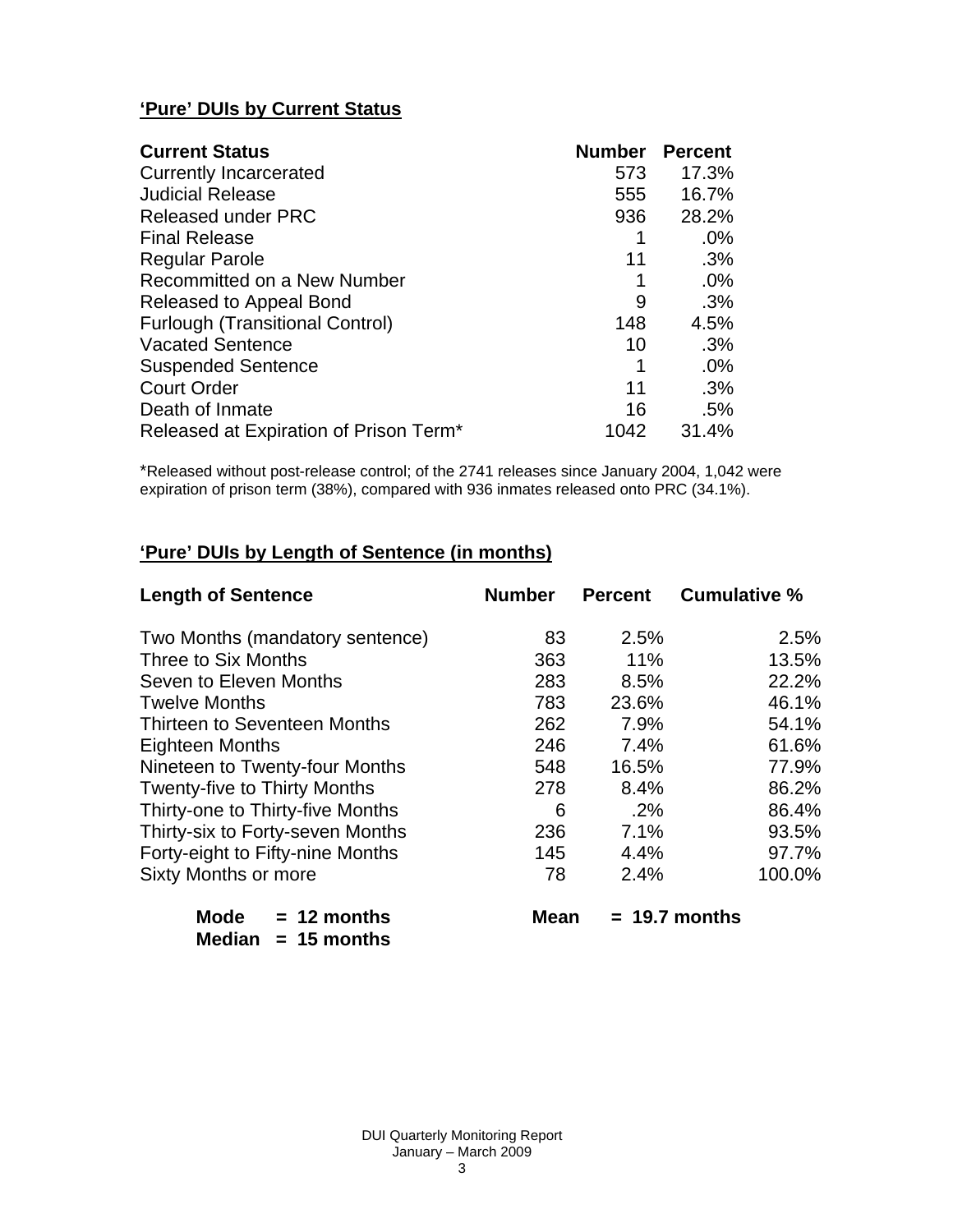## **'Pure' DUIs by Number of Prior Incarcerations**

| <b>Number of Prior Incarcerations</b> |      | <b>Number Percent</b> |
|---------------------------------------|------|-----------------------|
| None                                  | 1948 | 58.8%                 |
| One                                   | 781  | 23.6%                 |
| Two                                   | 336  | $10.1\%$              |
| Three or more                         | 249  | 7.5%                  |

#### **'Pure' DUIs Currently Incarcerated by Parent Institution\* (4/1/09)**

| <b>Institution</b>                                 | <b>Number</b>  | <b>Percent</b> | # in<br>Camp |
|----------------------------------------------------|----------------|----------------|--------------|
| <b>Allen Correctional Institution</b>              | 5              | .8%            |              |
| <b>Belmont Correctional Institution</b>            | 8              | 1.3%           | 7            |
| <b>Chillicothe Correctional Institution</b>        | 12             | 1.9%           |              |
| <b>Corrections Medical Center</b>                  | 1              | .2%            |              |
| <b>Correctional Reception Center</b>               | 52             | 8.4%           |              |
| <b>Franklin Pre-Release Center</b>                 | 6              | 1.0%           |              |
| <b>Grafton Correctional Institution</b>            | 11             | 1.8%           |              |
| <b>Hocking Correctional Institution</b>            | $\overline{4}$ | .6%            |              |
| <b>Lake Erie Correctional Institution</b>          | 35             | 5.6%           |              |
| <b>Lebanon Correctional Institution</b>            | $\overline{2}$ | .3             |              |
| <b>London Correctional Institution</b>             | $\overline{7}$ | 1.1%           | 2            |
| <b>Lorain Correctional Institution</b>             | 42             | 6.8            |              |
| <b>Madison Correctional Institution</b>            | $\overline{2}$ | .3%            |              |
| <b>Mansfield Correctional Institution</b>          | $\overline{2}$ | .3%            | 10           |
| <b>Marion Correctional Institution</b>             | 30             | 4.8%           | 1            |
| <b>Noble Correctional Institution</b>              | 15             | 2.4%           |              |
| <b>North Central Correctional Institution</b>      | 5              | .8%            |              |
| <b>North Coast Correctional Treatment Facility</b> | 184            | 29.7%          |              |
| Ohio Reformatory for Women                         | 33             | 5.3%           |              |
| <b>Ohio State Penitentiary</b>                     | ---            |                | 5            |
| <b>Pickaway Correctional Institution</b>           | 115            | 18.5%          |              |
| <b>Richland Correctional Institution</b>           | 14             | 2.3%           |              |
| <b>Ross Correctional Institution</b>               | 4              | .6%            | 14           |
| Southeastern Correctional Institution              | 1              | .2%            |              |
| <b>Toledo Correctional Institution</b>             | 1              | .2%            | 2            |
| <b>Trumbull Correctional Institution</b>           |                | $---$          | $***1$       |
| <b>Warren Correctional Institution</b><br>N = 620  | 1              | .2%            |              |

 $020$ 

\*Includes inmates out to court \*\* Female inmates in TCI camp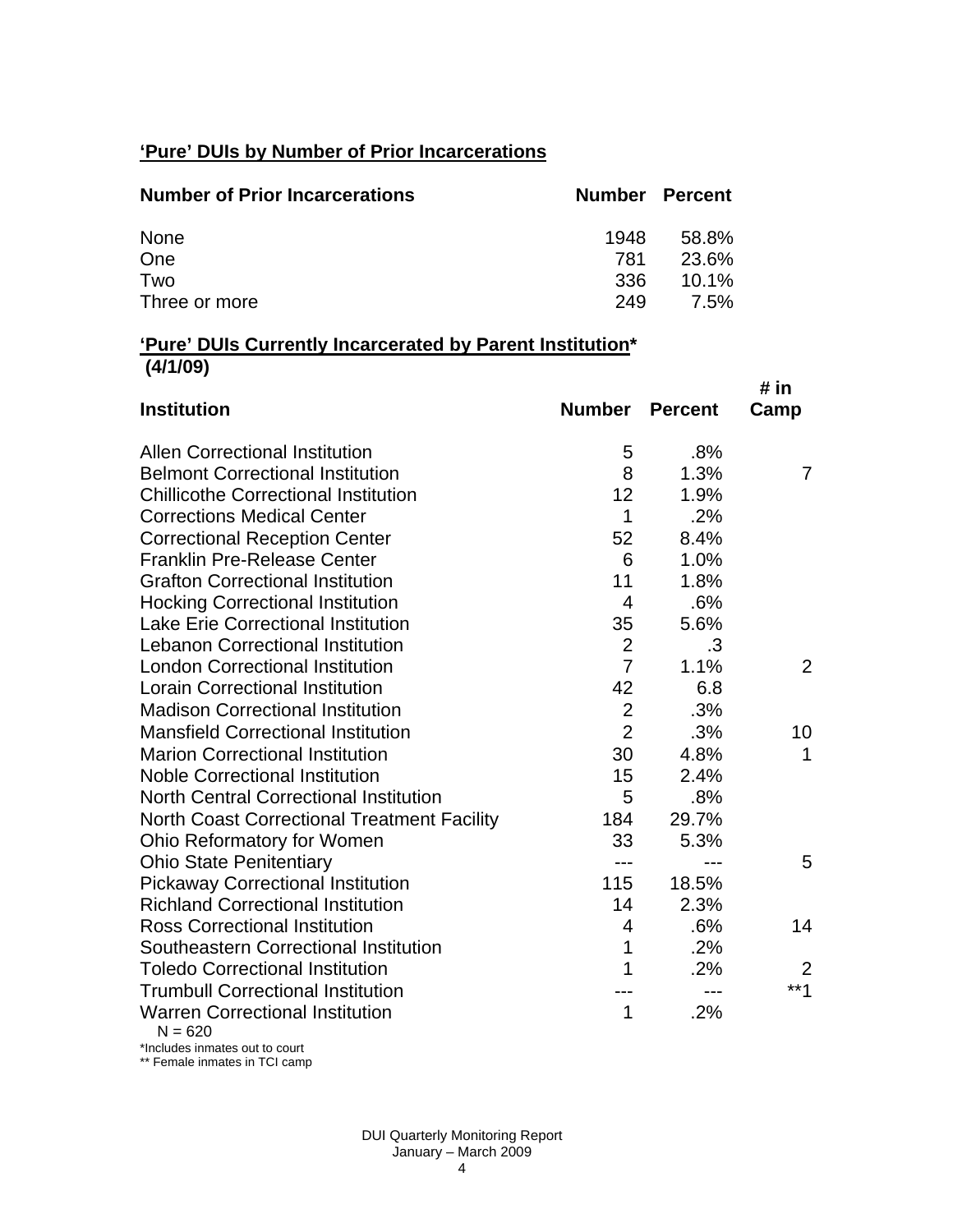#### **'PURE' DUI OFFENDERS COMPARISON OF SELECTED RELEASE TYPES DEMOGRAPHICS AND TIME SERVED/TIME SAVED VARIABLES 4/1/09**

|                                                                                | <b>Release Types</b>        |                             |                                  |                                             |                           |                               |                                                                 |                                                       |  |  |
|--------------------------------------------------------------------------------|-----------------------------|-----------------------------|----------------------------------|---------------------------------------------|---------------------------|-------------------------------|-----------------------------------------------------------------|-------------------------------------------------------|--|--|
| <b>Variables</b>                                                               |                             | Post-<br>Release<br>Control |                                  | IPP with<br>Post-<br>Release<br>Control**** | Judicial<br>Release       |                               | Expiration<br>of Sentence<br>with No<br>Supervision             |                                                       |  |  |
|                                                                                | N                           | $\%$ *                      | $\mathsf{N}$                     | $%^*$                                       | N                         | $%^*$                         | $\mathsf{N}$                                                    | $%^*$                                                 |  |  |
| <b>TOTAL</b>                                                                   | 470                         |                             | 441                              |                                             | 555                       |                               | 999                                                             |                                                       |  |  |
| Race:<br>White<br>African-American<br><b>Native American</b><br>Asian<br>Other | 444<br>24<br>$\overline{2}$ | 94.5<br>5.1<br>.4           | 419<br>19<br>1<br>$\overline{2}$ | 95.0<br>4.3<br>$\overline{.2}$<br>$.5\,$    | 523<br>31<br>$\mathbf{1}$ | 94.2<br>5.6<br>$\overline{2}$ | 923<br>70<br>$\overline{2}$<br>$\overline{2}$<br>$\overline{2}$ | 92.4<br>7.0<br>$\cdot$ .2<br>$.2\,$<br>$\overline{2}$ |  |  |
| Gender:<br>Male<br>Female                                                      | 448<br>22                   | 95.3<br>4.7                 | 440<br>1                         | 99.8<br>$\cdot$ .2                          | 499<br>56                 | 89.9<br>10.1                  | 936<br>63                                                       | 93.7<br>6.3                                           |  |  |
| Age:<br>Mean<br>Median<br>Mode                                                 | 38.0<br>38.0<br>36.0        |                             | 38.5<br>39.0<br>38.0             |                                             | 38.8<br>39.0<br>44.0      |                               | 40.2<br>41.0<br>44.0                                            |                                                       |  |  |
| <b>Commitment County:</b><br>Major Urban**<br><b>All Others</b>                | 206<br>264                  | 43.8<br>56.2                | 146<br>295                       | 33.1<br>66.9                                | 171<br>384                | 30.8<br>69.2                  | 382<br>617                                                      | 38.2<br>61.8                                          |  |  |

\*Column totals = 100%

\*\*Cuyahoga, Franklin, Hamilton, Lucas, Montgomery, Stark and Summit

\*\*\*Multiple modes; lowest value is shown

\*\*\*\* Males completing the DUI IPP at NCCTF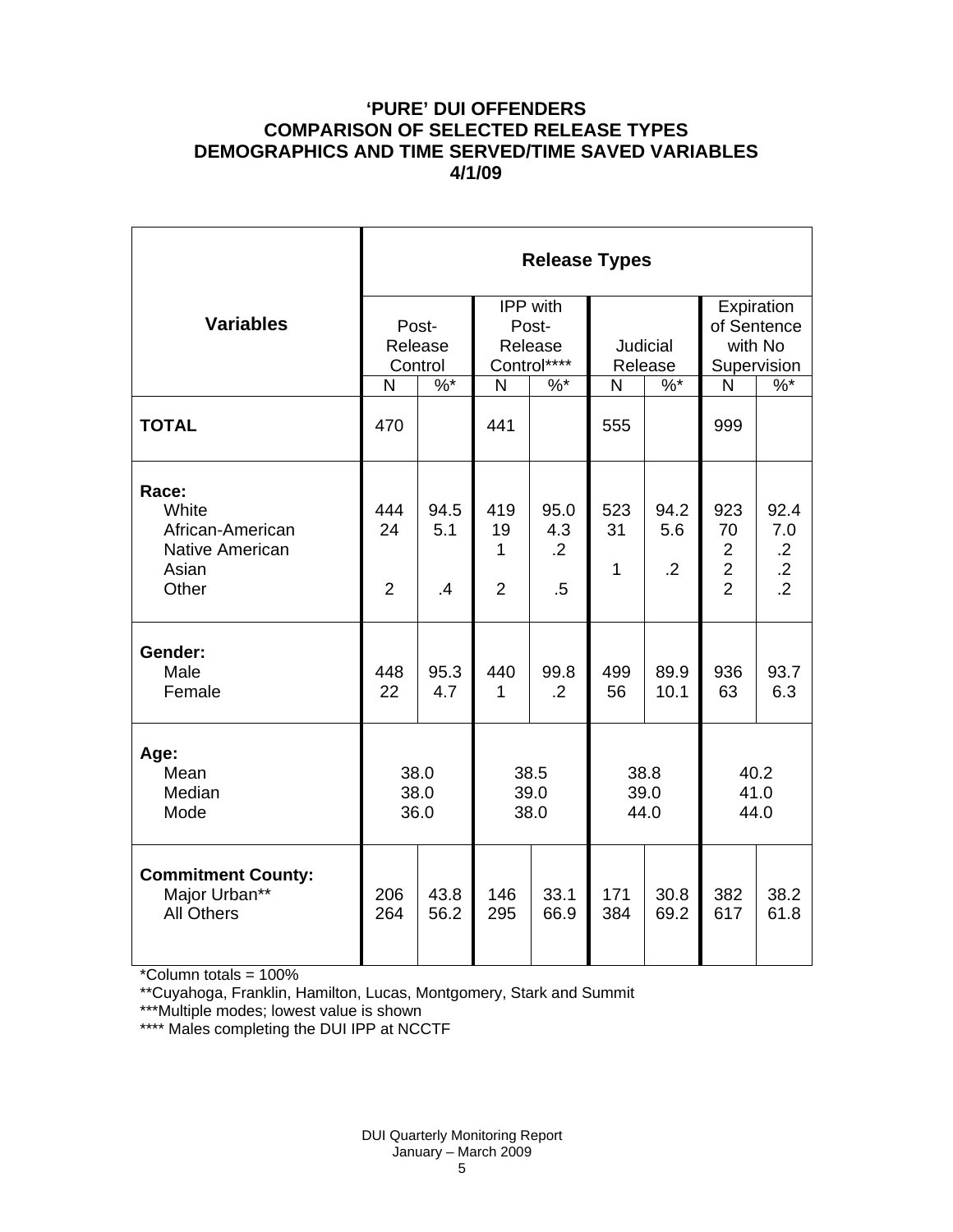|                                                                                       | <b>Release Types</b> |              |                        |              |                      |              |                   |              |  |  |
|---------------------------------------------------------------------------------------|----------------------|--------------|------------------------|--------------|----------------------|--------------|-------------------|--------------|--|--|
|                                                                                       |                      |              |                        | IPP with     |                      |              | Expiration of     |              |  |  |
| <b>Variables</b>                                                                      |                      | Post-        | Post-                  |              |                      |              | Sentence          |              |  |  |
|                                                                                       |                      | Release      | Release                |              | Judicial             |              | (with No          |              |  |  |
|                                                                                       |                      | Control      | Control                |              | Release              |              | Supervision)      |              |  |  |
|                                                                                       | N                    | $\%$ *       | N                      | $\%$ *       | N                    | $%$ *        | N                 | $\%$         |  |  |
| <b>Sentence Length</b><br>(Months):<br>Mean                                           |                      | 12.2         |                        |              |                      |              |                   |              |  |  |
| Median                                                                                |                      |              | 20.1<br>18.0           |              | 21.6<br>18.0         |              | 15.2<br>12.0      |              |  |  |
| Mode                                                                                  | 12.0<br>12.0         |              | 12.0                   |              | 12.0                 |              | 12.0              |              |  |  |
|                                                                                       |                      |              |                        |              |                      |              |                   |              |  |  |
| <b>Number of Priors:</b>                                                              |                      |              |                        |              |                      |              |                   |              |  |  |
| None<br>One                                                                           | 252<br>112           | 53.6<br>23.8 | 303<br>99              | 68.7<br>22.4 | 379<br>101           | 68.3<br>18.2 | 575<br>234        | 57.6<br>23.4 |  |  |
| Two                                                                                   | 52                   | 11.1         | 25                     | 5.7          | 45                   | 8.1          | 109               | 10.9         |  |  |
| Three or More                                                                         | 54                   | 11.5         | 13                     | 2.9          | 30                   | 5.4          | 78                | 7.8          |  |  |
|                                                                                       |                      |              |                        |              |                      |              |                   |              |  |  |
| <b>Time Served (Months):</b>                                                          |                      |              |                        |              |                      |              |                   |              |  |  |
| Mean                                                                                  | 9.6                  |              | 7.8                    |              | 6.6                  |              | 11.9              |              |  |  |
| Median<br>Mode                                                                        | 8.2<br>$4.6**$       |              | 5.7<br>5.7             |              | 4.1<br>2.5           |              | 9.6<br>$5.7**$    |              |  |  |
|                                                                                       |                      |              |                        |              |                      |              |                   |              |  |  |
| <b>Time Saved Through</b><br><b>Early Release (Months):</b><br>Mean<br>Median<br>Mode | .94<br>.00<br>.00    |              | 11.0<br>7.6<br>$.00**$ |              | 14.8<br>13.1<br>.00. |              | .82<br>.03<br>.00 |              |  |  |

\*Column totals = 100%

\*\*Multiple modes; lowest value is shown